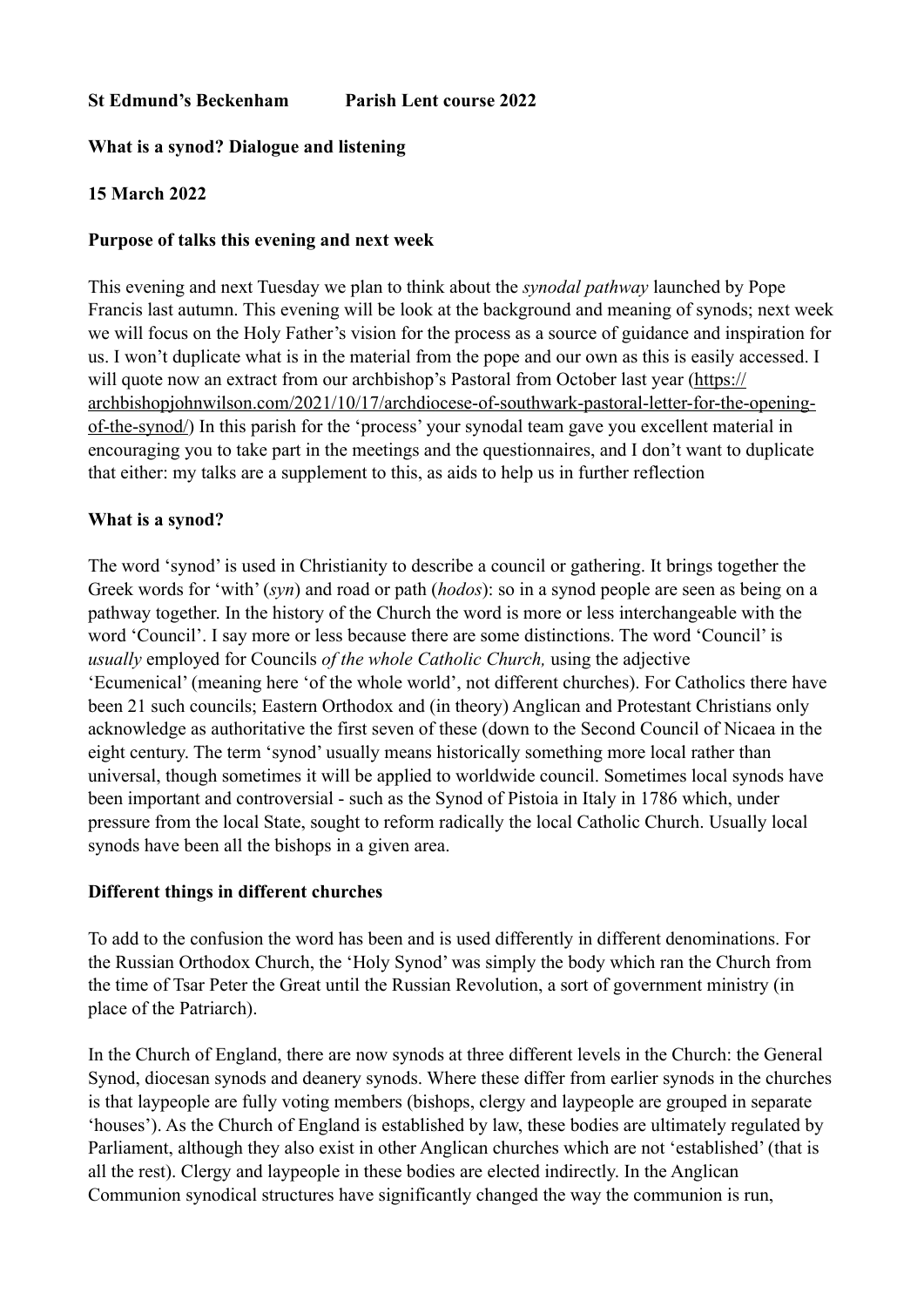qualifying in this country the power of Parliament over the church and the powers of bishops; it is self-consciously democratic, and in some places (such as the American Episcopal Church) this has reflected State democratic structures very closely.

# **Synods in the Catholic Church**

In the Catholic Church the word is now used in three different ways: (i) in the Eastern Catholic Churches (e.g. Ukraine), it simply means the assembly of bishops in a local Church (so it is the same as our Bishops Conferences), (ii) a synod for a diocese: a 'one-off' event set up by the bishop. This is described in Canon Law as an 'assembly of selected priests and other members of Christ's faithful.' There is a complicated system of defining who takes part and so on; but these events are comparatively rare: there was one in the Archdiocese of Liverpool recently as part of the overall synodal process. (iii) Synods of Bishops. This structure was set up after Vatican II, being assemblies of bishops set up by the pope, either worldwide to consider a specific issue (the Family or Synodality itself), or local (e.g. Africa, the Amazon)

There is to be a Synod of Bishops on synodality to take place in 2023; the process we have been taking part in is seen as an essential part of the preparation for this assembly. While there have been smaller consultative exercises in advance of other groupings (most notably in before the Synod of the Amazon in South America) the worldwide exercise we have been part of is unprecedented and potentially far-reaching. Historically in the Catholic Church, and until recently in all churches, bishops in particular were seen as the participants in synods: they did not need to consult anyone else, and particularly not those who were not clergy. Part of what we believe is that bishops are seen as the successors of the apostles, taking from them the authority to lead the Church in the name of Christ. For most of the history of the Church, this concept of leadership has been seen in largely monarchical terms: it is clear that the model of leadership entailed in the process the pope has started is different. It is still leadership - and we are not moving towards an Anglican model of synodical government - but a leadership which should be more collaborative and consultative.

In the process, we have stressed that people need to be given a voice: so, at least in this parish, no topic was 'off limits.' This was rather unsettling, I think, for many, who thought that some things couldn't be discussed. Again, this is largely unprecedented. Of course, some things can't be changed at a local level (and arguably, some things not at any level), but you have been given the freedom to say or write what you think. Of course for many this will only make sense if people are listened to.

# **Theology of dialogue**

At this stage I want us to think a bit about why this process should matter - not simply if we want to change things, but because of what it says about our beliefs about one another as baptised followers of Jesus Christ. I think there are three sets of considerations.

# (i) Unity

**.**

In the Creed on Sundays we say 'I believe in one, Holy and Catholic Church.' We join that Church when we are baptised; and we believe that Our Lord wants his followers to live together in unity. We won't always agreed with each other; we won't always even like each other; but we are fellow members of the Body of Christ. It is easy for the Church to be damaged by divisions, and here I don't mean divisions between us and other Christians, but divisions within the Roman Catholic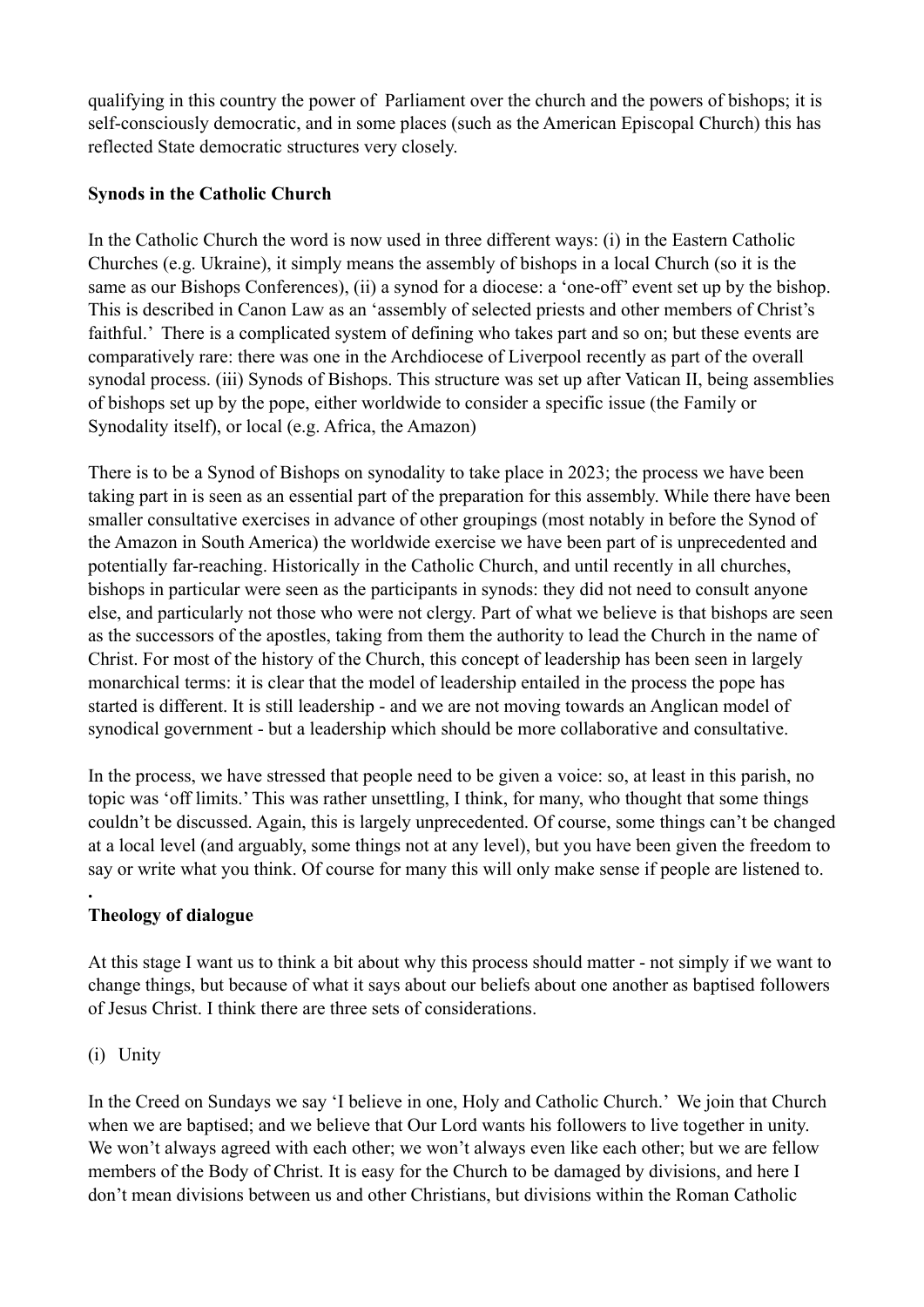Church, divisions which are very serious in some places (e.g. the United States). Such disunity not only saddens Our Lord's heart; it impairs our witness and mission very badly, at a time when we face very serious challenges. Moreover we don't foster unity if we avoid some subjects, either because we don't want to think about them ourselves or because we're worried about offending or upsetting those who may disagree with us. Of course to raise difficult issues may initially look as if it in not fostering unity - but only if you don't get the process right.

# (ii) Dignity of the person

If we are engaged properly in dialogue with another person, we are showing respect for his or her dignity as a person. Every human being is created in the image of God, with inalienable rights and a dignity which can't be taken away; if we take seriously the Lord's command to love our enemies, which we heard as a Sunday gospel a few weeks ago, then this is even true of our foes. We should have a way of talking to others and listening to them which reflects our faith, what makes us different. This is how God works in us. So the Second Eucharistic Prayers for Reconciliation puts it like this (quote from<https://catholic-resources.org/ChurchDocs/RM3-EPR1-2.htm>)

So in a truly synodal way of dialogue we affirm the goodness of God in creation by acknowledging a relationship with the other person: a relationship which should be built on co-operation, openness, making sacrifices, not putting ourselves first, being willing to make concessions, listening….this is why I said last week that there is a link between the reconciliation the Church is seeking to end this terrible war in Ukraine and the whole synodal path initiated by the pope. So often people in the world who want to be confrontational, even if this seems justified in the face of aggression, don't really understand the synodal process either. Indeed in the Church, those who don't acknowledge the ways in which Catholic teaching has moved in relation to war and peace are also those who disparage the Holy Father and what he is trying to do.

## (iii)Dialogue and God's relationship with us

The first Council of the Church is described in Acts chapter 15 (quote vv 1-4) It had to address the difficult and divisive issue of whether non-Jews who wanted to be Christians should become Jews first (by being circumcised if they were male, and observing Jewish dietary laws). We know how this divided the apostles themselves. The process of dialogue put before us is rooted in prayer to the Holy Spirit, for guidance; so in any Christian gathering (like our session this evening) we try to begin by asking the Spirit for that same guidance; so, for examples, do cardinals when they meet to elect a new pope. We believe that the Spirit is present in the Church, in lots of different ways; he shows his presence through his guidance. Of course in terms of much decision-making this doesn't mean mistakes aren't made, though it does mean that in terms of the most important things which the Church believes it is free from error. And this means that we shouldn't be afraid of the process of discussion and dialogue. The process is also meant to reflect God's relationship with us, and I will say more about this next week as it was forcibly pointed out over Christmas by the Holy Father, who described the Incarnation, the coming of God among us at Christmas, as an act of dialogue between God and us.

## **Implications for decision-making….**

In the synodal process so far, we have emphasised the need for the exercise to be completely open and transparent. Our excellent team not only summarised the responses in the newsletter; they have